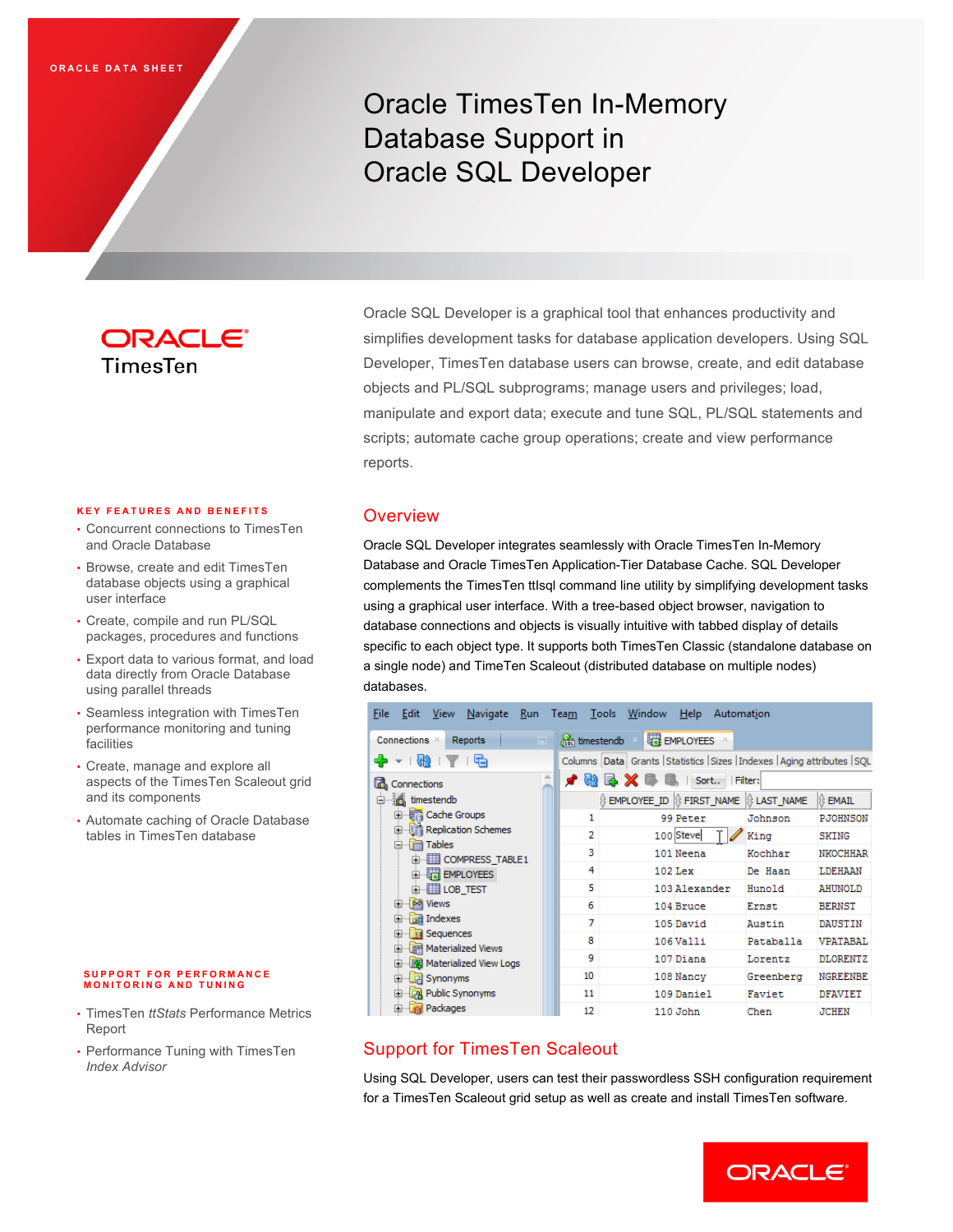#### **RELATED PRODUCTS**

- Oracle TimesTen In-Memory Database
- Oracle TimesTen Application-Tier Database Cache

#### **SUPPORT FOR CACHE GROUP AND CACHE TABLES**

- Automate Cache Group operations
- Column definitions and table relationships are automatically inherited from the Oracle Database
- Create and view Cache Group reports

Users can also create, manage and explore different aspect of the TimesTen Scaleout grid and its management and data instances via the TimesTen Grid wizard.

### Support for Data Objects, SQL and PL/SQL

Using SQL Developer, users can connect to local or remote TimesTen databases to browse, create, and alter TimesTen database objects; manage database users and their privileges; view SQL definition and properties of the objects; compute memory space used by a specific table; export and import data to TimesTen tables.

SQL Worksheet is an embedded editor that supports the execution of SQL, PL/SQL statements and TimesTen built-in procedures. For SQL tuning, table and column statistics can be updated in SQL Developer. The Explain Plan option allows users to view the SQL execution plan. SQL Developer also provides a PL/SQL editor for the creation, editing and compilation of PL/SQL packages and subprograms.

### Importing Data from Oracle Database

To populate TimesTen tables using existing data from an Oracle Database, users can import full tables, views, and result sets from executing SQL queries in the Oracle Database. Both the table definition and the data can be copied to the TimesTen database using an intuitive graphical wizard, including support for copying multiple tables concurrently.

## Performance Monitoring and Tuning

SQL Developer is integrated with TimesTen utilities and built-in procedures designed for performance monitoring and tuning. For example: using ttStats to generate performance reports for a given workload; using the TimesTen Index Advisor to analyze SQL workloads and recommend appropriate indexes for optimal query performance.

## Support for Cache Groups and Cache Tables

For users of Application-Tier Database Cache, SQL Developer simplifies the tasks of creating TimesTen cache groups by browsing the table schema in the Oracle Database to select the desired tables, columns, and rows. Administrative tasks such as populating cache group with initial dataset, attribute setting for data refresh intervals, data aging policies are intuitive and customizable using SQL Developer.

| Create cache group                      |                            |                         |                                                   |               |                   | $\mathbf{x}$              |
|-----------------------------------------|----------------------------|-------------------------|---------------------------------------------------|---------------|-------------------|---------------------------|
| Cache Group Attributes                  | <b>Tables</b><br>Aging DDL |                         |                                                   |               |                   |                           |
| Tables                                  | Columns                    | <b>Table Attributes</b> |                                                   |               |                   |                           |
| □ Tables cached<br><b>E-DEPARTMENTS</b> | Column<br>name             | Data type<br>in Oracle  | Data type<br>in TimesTen                          | <b>Inline</b> | <b>Allow</b><br>✔ | null values $\leq$ Cached |
| <b>EMPLOYEES</b>                        | <b>EMPLOYEE ID</b>         | NUMBER <sub>(6)</sub>   | NUMBER <sub>(6)</sub><br>$\overline{\phantom{a}}$ |               |                   | $\checkmark$              |
|                                         | <b>FIRST NAME</b>          | VARCHAR2(20 BYTE)       | VARCHAR2(20 BYTE)                                 |               | ⊽                 | $\checkmark$              |
|                                         | <b>LAST NAME</b>           | VARCHAR2(25 BYTE)       | VARCHAR2(25 BYTE)                                 |               |                   | $\checkmark$              |
|                                         | <b>EMAIL</b>               | VARCHAR2(25 BYTE)       | VARCHAR2(25 BYTE)                                 |               |                   | v                         |
|                                         | <b>PHONE NUMBER</b>        | VARCHAR2(20 BYTE)       | VARCHAR2(20 BYTE)                                 |               | v                 | v                         |
|                                         | <b>HIRE DATE</b>           | <b>DATE</b>             | <b>DATE</b>                                       |               |                   | $\blacktriangledown$      |
| Help                                    |                            |                         |                                                   |               | Apply             | Cancel                    |